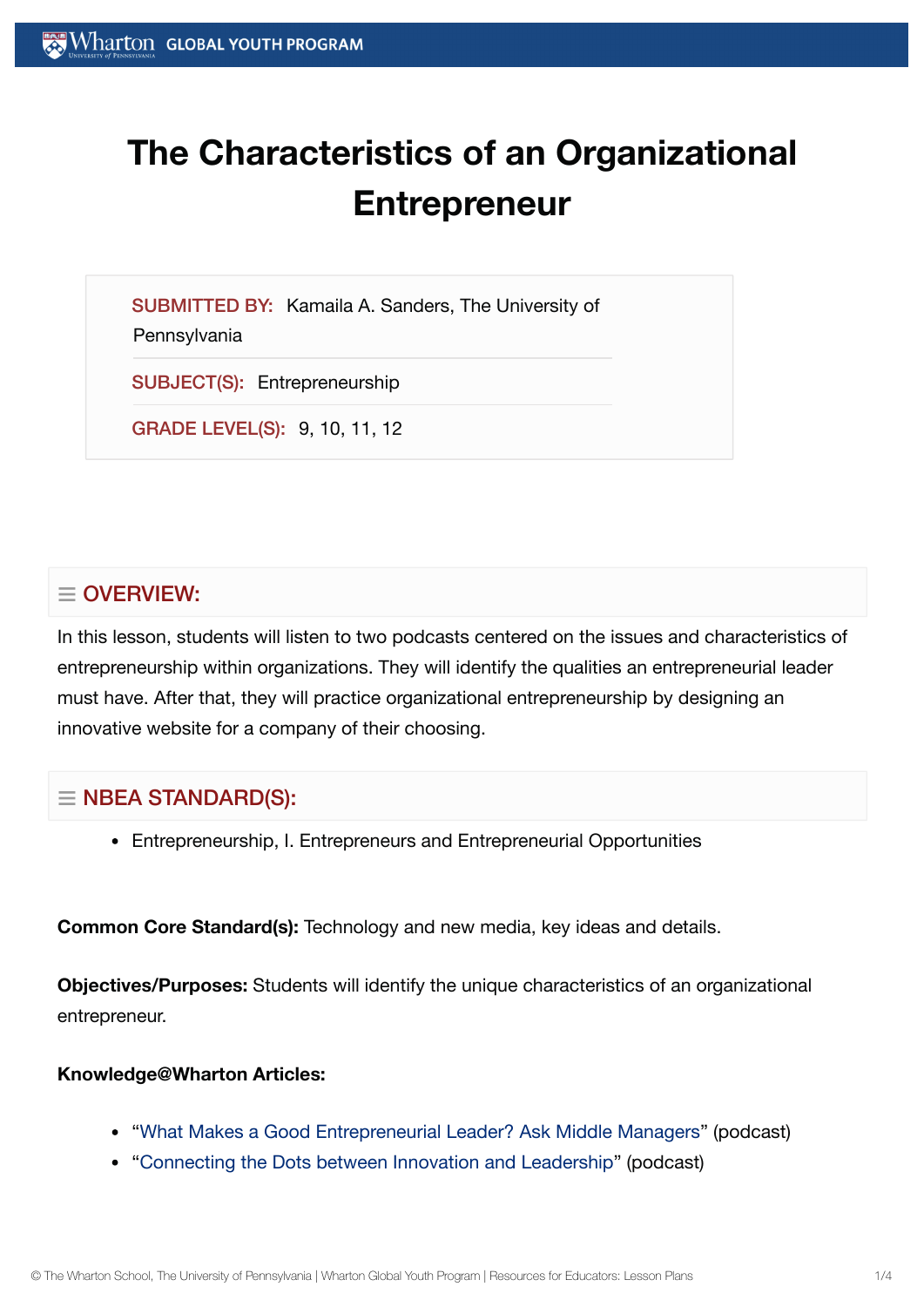#### **Other Resources/Materials:**

- Internet Access
- Butcher Paper
- Crayons
- Sharpies

## **Activity:**

*1. (15 mins)* Have students listen to the podcast "What Makes a Good Entrepreneurial Leader? Ask Middle Managers." Then let them write down their answers to the following questions:

**What are the qualities of an entrepreneurial leader that today's managers must cultivate?**

A: A spirit that encourages experimentation to capture opportunities that may emerge from such experimentation, envision possible outcomes in the face of uncertainty, motivate a group of people to help create new business models that reduce uncertainty.

# **Why is entrepreneurship beneficial for managing established businesses?** A: To develop new breakthroughs and new industries, so that a company benefits from continuous renewal.

- **A company that behaves entrepreneurially is able to:**
	- Gain first-mover advantage in new products or markets.
	- Provide a more fulfilling climate to employees, making it possible to acquire, develop and retain a talented, motivated human resource pool.
	- Succeed through flexible resource deployment, in adapting capabilities to meet the emerging competition.
	- Effectively translate future options into a platform for continuous value creation and corporate transformation.
- **What are the three tasks of transformational enactment?**
	- Absorb uncertainty: Shoulder the burden of responsibility for the uncertain outcome of a new project. "It's saying to your people, 'If I'm wrong, it's my problem, not yours. Therefore you can behave as if the world is going to be the way I have set it up.'"
	- Frame the challenge: Set forth a project that pushes employees up to, but not beyond, the limits of their ability.
	- Underwriting/pathclearing: Create a conducive environment for the entrepreneurial transformation, negotiating support from key stakeholders inside and outside the firm.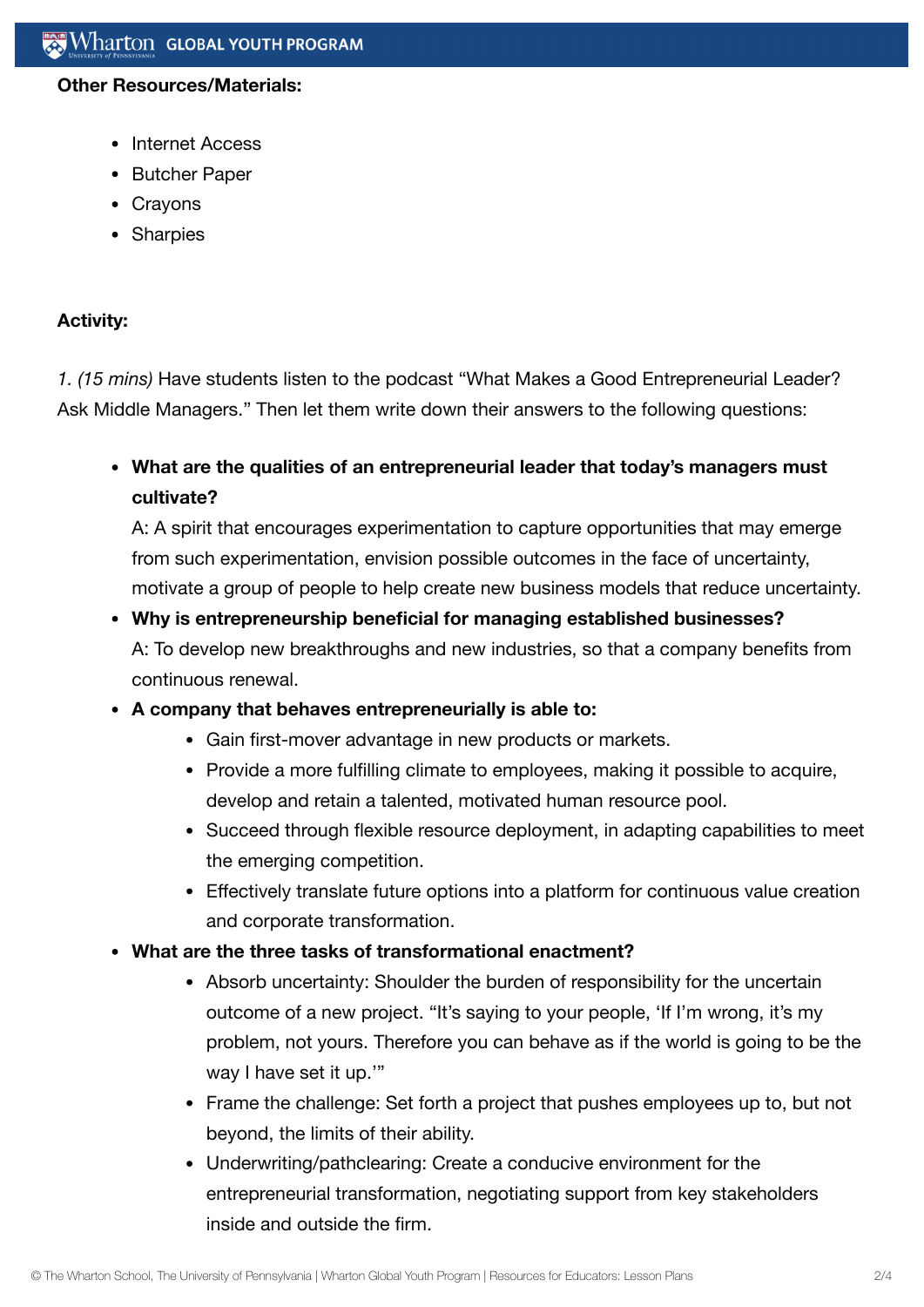## $\operatorname{Wharton}\nolimits$  global youth program

Go over the answers to these questions as a class, and answer any questions students may have on concepts or terms from the podcast that they did not understand.

2. *(15 mins)* Next, have students listen to the podcast on: "Connecting the Dots between Innovation and Leadership." Answer any questions students may have regarding the podcast and go over the article takeaways.

Article takeaways:

- In an organization, executives and other people beyond the sales team meet with customers regularly.
	- All parts of the organization must have a sense of the customers' business to anticipate their needs and reach out with innovative ideas, he said.
- "You must have people with that hunger to always learn, who are always open and who think about things in a different way. You always have to reinvent yourself tomorrow."
- "So much innovation in the pharmaceutical industry is coming from the small firms … and it seems to come from the passion and the involvement of being master of your own destiny."
- $\bullet$  "It's just all hard work  $-$  showing up everyday in the morning, studying plans, walking around seeing what other people are doing. If you wait for 'eureka,' you are never going to have innovation."
- It's always preferable to create new businesses internally because a homegrown enterprise is likely to fit better in the existing corporate culture. New growth from within also helps keep the organization flat.
- All managers need to remain fixed intently on customers to uncover clues to innovation. Quantitative skills and people skills are both important. "People who really win are people who put all those things together."

**Tying It All Together:** *(15 mins*) Now that students have gained an introduction to the characteristics of an organizational entrepreneur, have them tie in innovation to an organization by creating the interface and function of a website for an existing business. This business can be local, national or multinational. It is also fine if the company already has a website. Have students form groups and then allow them to choose any business, company or organization that they wish and design its website, with the layout features and functions. Encourage them to come up with creative ideas to get visitors to the site interacting with the company name, products or services in unique ways. Have students design and draw the layout and interface on paper and present their idea to the class.